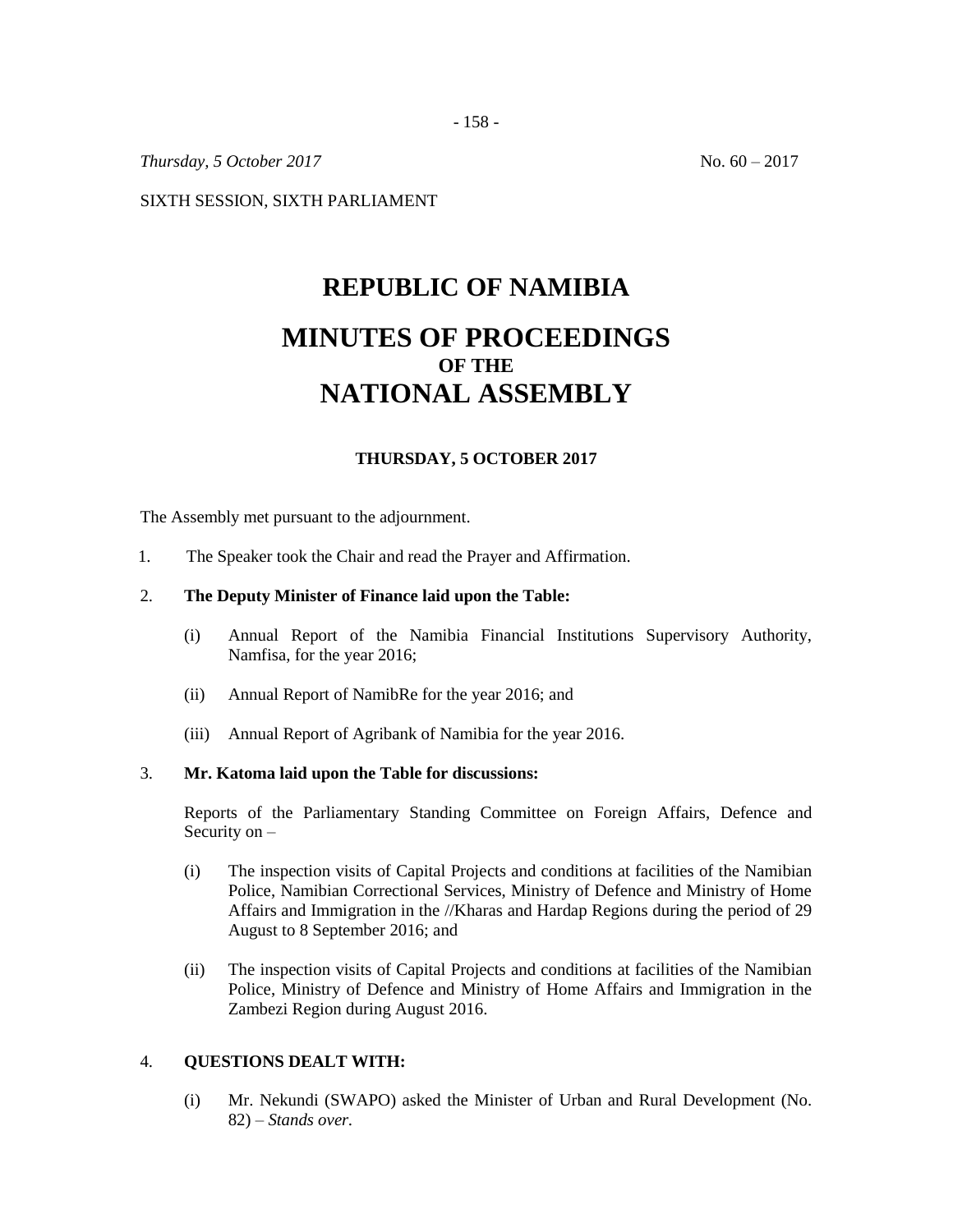- (ii) Mr. Nekundi (SWAPO) asked the Minister of Works and Transport (No.  $83$ ) *Stands over.*
- (iii) Mr. Nekundi (SWAPO) asked the Minister of Mines and Energy (No. 84) *Stands over.*
- (iv) Mr. Nekundi (SWAPO) asked the Minister of Industrialization, Trade and SME Development (No. 85) – *Stands over.*
- (v) Mr. Auchab (UDF) asked the Minister of Environment and Tourism (No. 98) *Stands over.*
- (vi) Mr. Auchab (UDF) asked the Deputy Prime Minister and Minister of International Relations and Cooperation (No. 99) – *Stands over.*
- (vii) Mr. Auchab (UDF) asked the Minister of Urban and Rural Development (No. 100) *Stands over.*
- (viii) Mr. Smit (DTA) asked the Minister of Agriculture, Water and Forestry (No.  $110$ ) *Stands over.*
- (ix) Mr. Smit (DTA) asked the Minister of Environment and Tourism (No.  $111$ ) *Replied to.*
- (x) Ms. Van den Heever (DTA) asked the Prime Minister (No. 113) *Replied to.*
- (xi) Ms. Van den Heever (DTA) asked the Minister of Labour, Industrial Relations and Employment Creation (No. 114) – *Replied to.*
- (xii) Ms. Van den Heever (DTA) asked the Minister of Urban and Rural Development (No. 115) – *Replied to.*
- (xiii) Mr. Auchab (UDF) asked the Prime Minister (No. 116) *Stands over.*
- (xiv) Mr. Auchab (UDF) asked the Minister of Health and Social Services (No.  $117$ ) *Stands over.*
- (xv) Mr. Nekundi (SWAPO) asked the Minister of Information and Communication Technology (No. 118) – *Stands over.*
- (xvi) Mr. Nekundi (SWAPO) asked the Minister of Environment and Tourism (No. 119) *Stands over.*
- (xvii) Mr. Nekundi (SWAPO) asked the Minister of Sport, Youth and National Service (No. 120) – *Stands over.*
- (xviii)Mr. Auchab (UDF) asked the Minister of Industrialisation, Trade and SME Development (No. 122) – *Stands over.*
- (xix) Mr. Auchab (UDF)) asked the Minister of Finance (No. 123) *Stands over.*
- (xx) Ms. Van den Heever (DTA) asked the Minister of Urban and Rural Development (No. 124) – *Replied to.*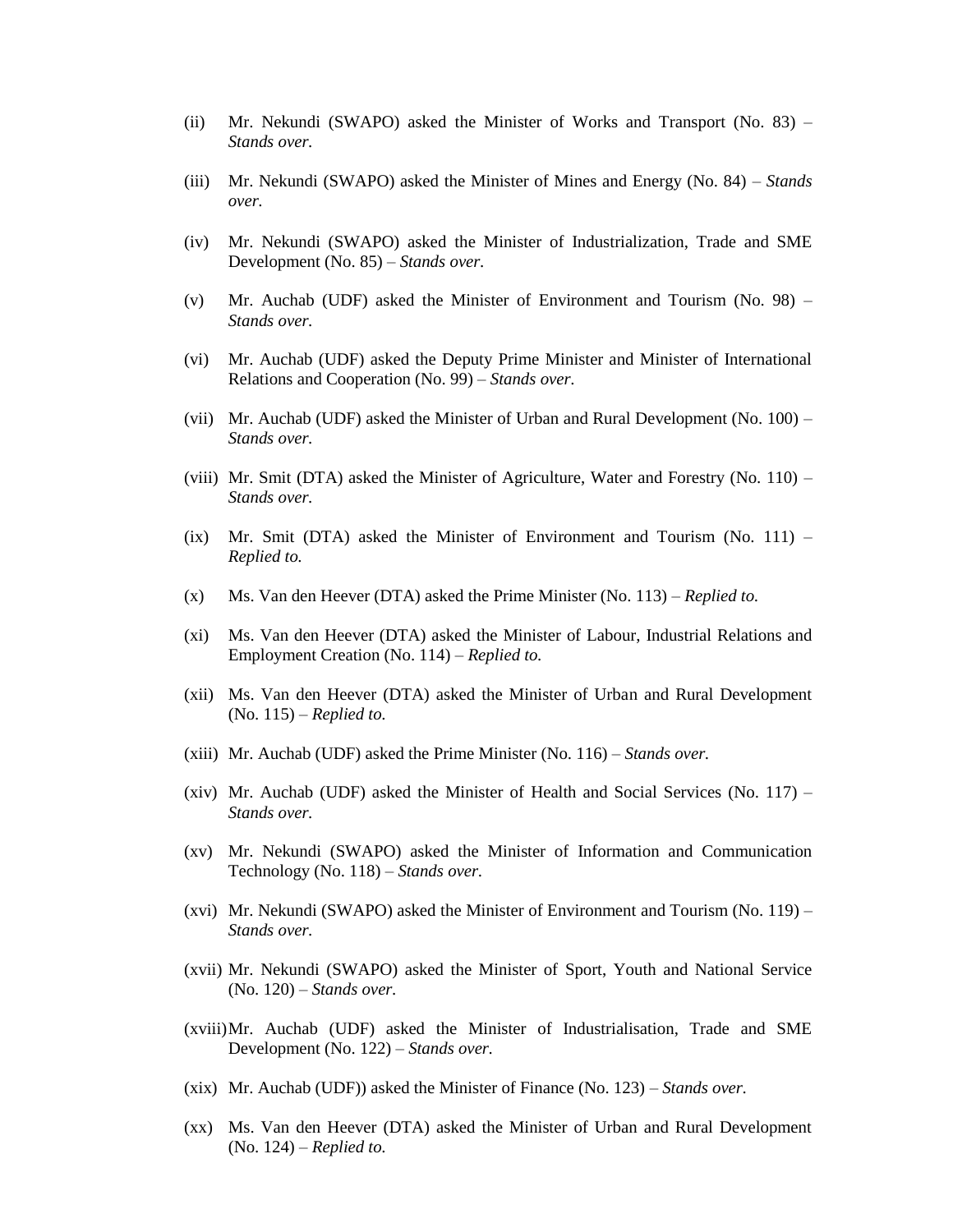- (xxi) Mr. Murorua (UDF) asked the Minister of Urban and Rural Development (No. 125) – *Replied to.*
- (xxii) Mr. Nauyoma (APP) asked the Minister of Education, Arts and Culture (No.  $126$ ) *Replied to.*
- $(xxiii)Mr.$  Auchab (UDF) asked the Minister of Health and Social Services (No. 127) *Stands over.*
- (xxiv)Mr. Auchab (UDF)) asked the Minister of Safety and Security (No. 128) *Stands over.*
- (xxv) Mr. Auchab (UDF) asked the Minister of Sport, Youth and National Service (No. 129) – *Stands over.*
- (xxvi)Mr. Kavekotora (RDP) asked the Minister Finance (No. 130) *Stands over.*
- (xxvii) Ms. Gowases (RP) asked the Minister of Urban and Rural Development (No. 131) – *Replied to.*
- (xxviii) Mr. Venaani (DTA) asked the Prime Minister (No. 132) *Stands over.*
- (xxix)Mr. Venaani (DTA) asked the Minister of Justice (No. 133) *Replied to.*
- (xxx) Mr. Venaani (DTA) asked the Minister of Mines and Energy (No. 134) *Replied to.*
- (xxxi)Mr. Venaani (DTA) asked the Attorney-General (No. 135) *Replied to.*
- (xxxii) Mr. Venaani (DTA) asked the Minister of Mines and Energy (No. 136) *Replied to.*
- (xxxiii) Ms. Gowases (RP) asked the Minister of Urban and Rural Development (No. 137) – *Stands over.*
- (xxxiv) Ms. Van den Heever (DTA) asked the Minister of Justice (No. 138) *Replied to.*
- (xxxv) Ms. Limbo (RDP) asked the Minister of Agriculture, Water and Forestry (No. 139) – *Stands over.*
- (xxxvi) Mr. Auchab (UDF) asked the Minister of Land Reform (No. 140) *Stands over.*
- (xxxvii) Mr. Auchab (UDF) asked the Minister of Safety and Security (No. 141) *Stands over.*
- (xxxviii) Mr. Muharukua (DTA) asked the Minister of Agriculture, Water and Forestry (No. 142) – *Stands over.*
- (xxxix) Mr. Muharukua (DTA) asked the Minister in Presidency in Charge of National Planning Commission (No. 143) – *Misdirected.*
- (xl) Mr. Muharukua (DTA) asked the Minister of Finance (No. 144) *Stands over.*